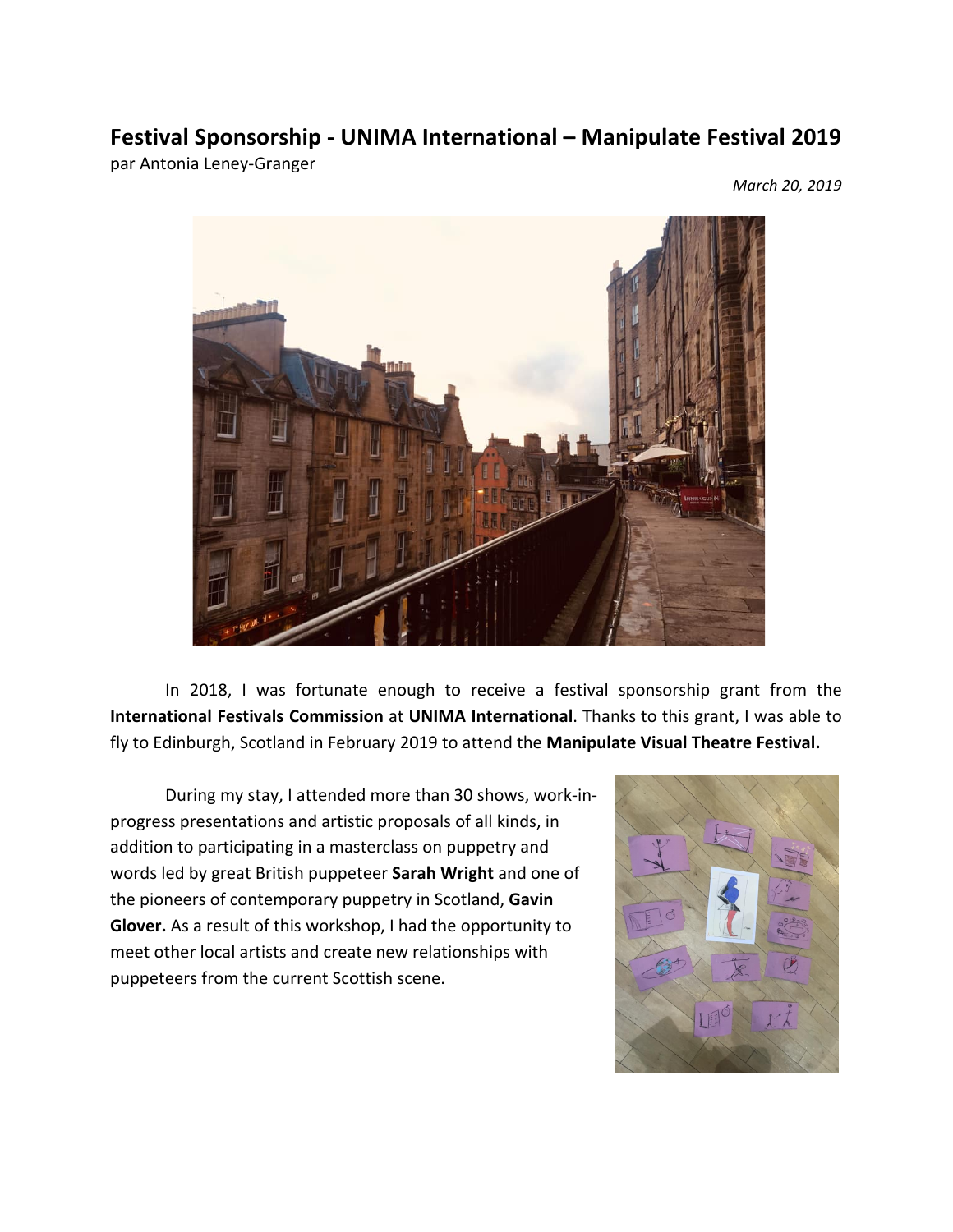The festival's venue, the **Traverse Theatre** in the heart of Edinburgh's Old Town, is in an ideal location. All performances take place in one of the two theatres that open onto a common barcafé space, bringing artists and festival-goers together and allowing for a variety of social encounters and conversations.

In addition, the accommodation offered by Manipulate festival, in a magnificent villa in



the heart of the city, hosted several artists throughout the week. I was thus able to meet with such inspiring creators as **Ishmael Falke** and **Sandrina Lindren** from the Finnish company Levsmedlet theatre or **Sabine Moleenar**, a contemporary dancer based in Belgium.

During my stay in Edinburgh, I attended a great number of unique and memorable artistic events. The diversity of the works presented taught me a lot about the notion of visual theatre, which includes puppetry and object theatre but also encompasses a much broader range of forms and media. Visual narrative techniques can often be used to capture complex realities while leaving room for the audience's interpretation, creating a intricate and challenging dramaturgical landscape.

I highly appreciated that many of the proposals dealt with topical issues or social phenomena such as homelessness, the migrant crisis or antibiotic-resistant superbacteria. Puppetry's talent for shifts in scale, metaphor and poetry seem to me perfect tools to reflect and portray such complex issues and make them accessible and moving for the audience. I also found the organization's efforts to maximize the accessibility of events, including the frequent presence of sign language interpreters near the stage, very impressive. As a festival devoted to visual theatre, this commitment to making art accessible to all inspires me greatly.

I was also particularly struck by the way that **Puppet Animation Scotland** (the organization behind Manipulate festival) supports local and emerging artists by offering them a variety of opportunities to present their work, whether in the form of a snapshot, a performance in-the-works or touring show. As a result of this vision, I was able to discover new work in progress by innovative artists and companies such as **Almudena Adalia Calvo**, **Freda O'Byrne** and **Tidy Carnage**.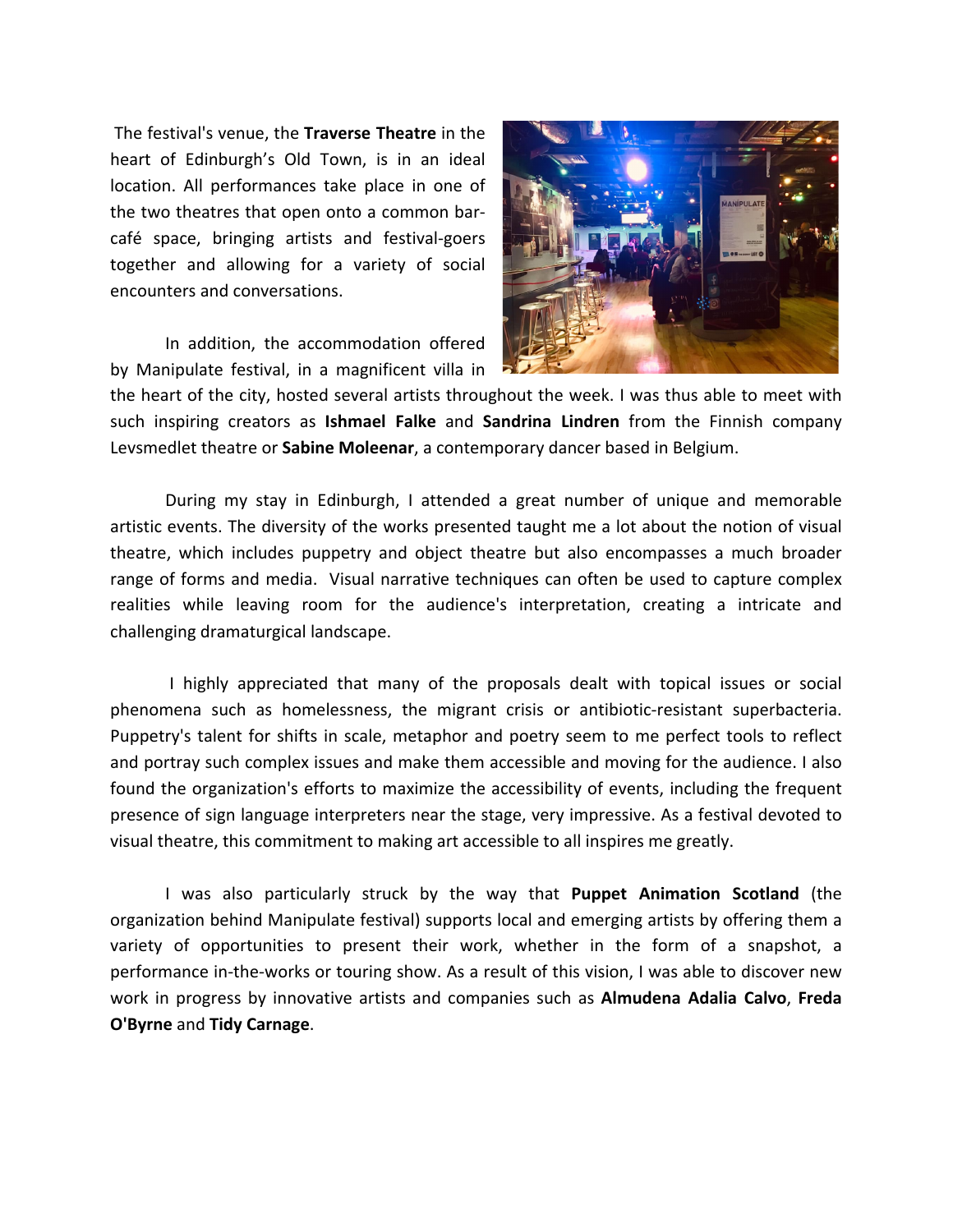Artistic Director **Simon Hart** has been working tirelessly for the past 12 years to establish visual theatre as a distinctive form of artistic expression, while trying to maximize the professional development and circulation of Scotland's puppeteers. This dynamism and commitment to the community has made Manipulate a must-see event on the Edinburgh scene, which is no small thing when you live in the city with the most festivals in the world, including the largest performing arts festival on the planet, the Fringe!

In addition to attending shows and film screenings, the festival sponsorship allowed me to be present at networking events such as the meeting with Puppeteers UK, the British branch of **UNIMA** International. Rachel McNally, artistic director of the Puppet Place in Bristol and member of the board at **Puppeteers UK**, was very happy to have the opportunity to discuss the state of puppetry in Quebec and Canada and the work of our professionals in promoting and further developing the discipline. As Vice-President of the **Association Québécoise des Marionnettistes (AQM),** I hope to continue to multiply the links between our organizations in order to support the professional development of puppeteers from Quebec and abroad. My presence at Manipulate also allowed me to meet several established artists and programmers interested in contemporary puppetry and visual theatre. In addition, I have been able to establish professional relationships with other organizations related to my theatre company's mission, such as the **Edinburgh Science Festival** or the **Curious School of Puppetry**, led by Sarah Wright.

I am convinced that this trip will constitute a significant milestone in my career as a young puppeteer. By the quality of the encounters, by the inspiration that the works presented have given me, by the insights and discoveries made among artists from everywhere whose vision will shape my future endeavours, it is obvious that there will be a "before" and an "after" Manipulate 2019.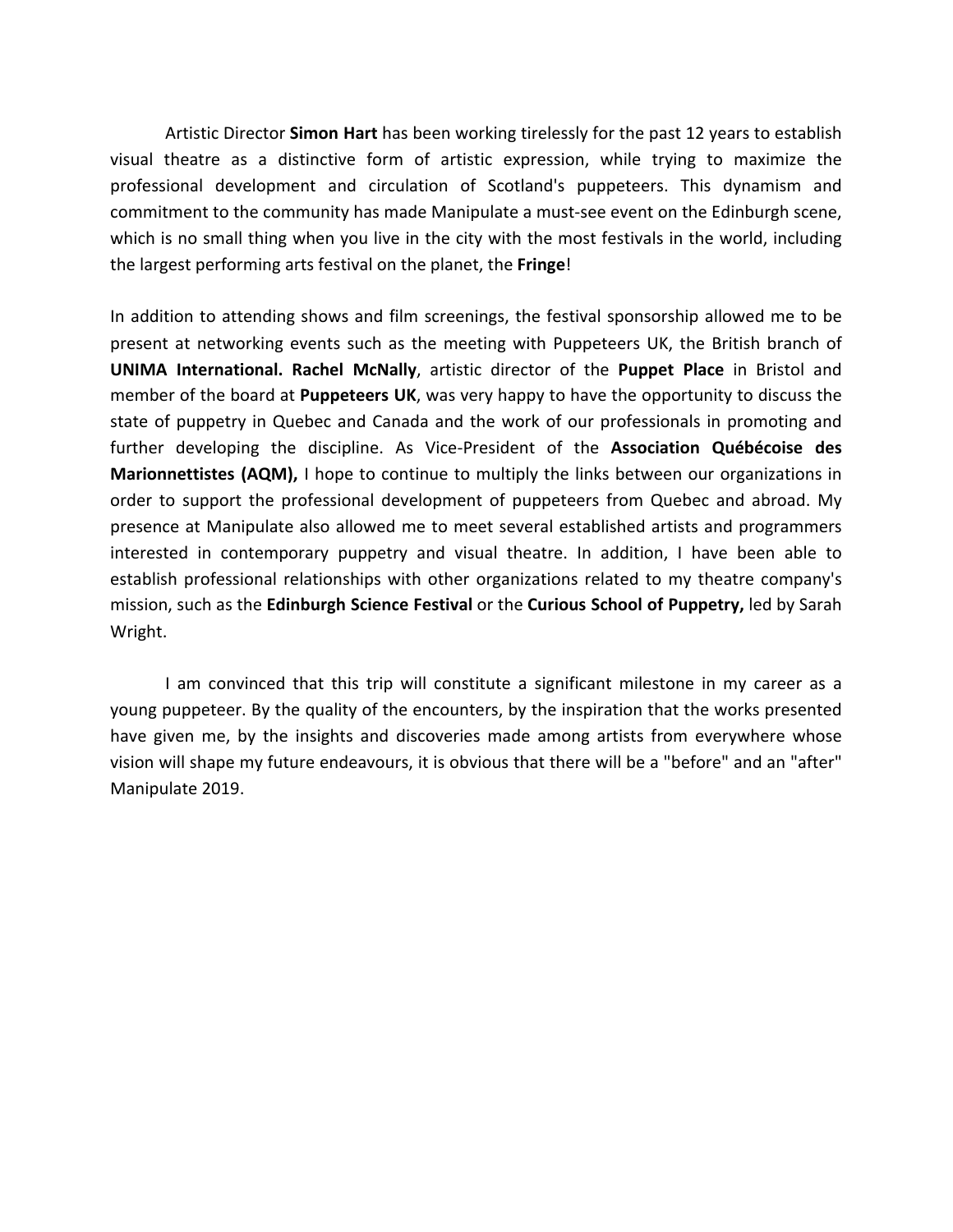Finally, I would like to thank some of the people who made this trip possible and contributed their attentive, generous and inspiring presence: Simon Hart, Melanie Purdie, Nick Wong, Heidi Gordon and the entire team at **Puppet Animation Scotland**; Louise Lapointe and the **International Festivals Commission at UNIMA International**; the Canada Council for the Arts and LOJIQ for their support; Sarah Wright, Gavin Glover and all the participants from the "To Speak or Not To Speak" master class; Freda O'Byrne; Joan Davidson of Edinburgh Science; Ishmael Falke, Sandrina Lindgren and Sabine Moleenar; Rachel McNally and Puppeteers UK; and of course, all the artists who generously shared their work in front of this engaged and curious audience.

Thank you all for what you have given me. I keep your art and your spirit within me, and I hope to have the chance to come back to your side of the pond soon to develop or present my work! 

If you are a young puppeteer or puppetry student, don't wait any longer and submit an application for a Festival Sponsorship! You never know what you'll discover when you leave home and meet artists who share similar concerns, but that's precisely the beauty of this experience. Thank you UNIMA for this unforgettable journey!

> Antonia Leney-Granger **Association Québécoise des Marionnettistes (AQM), UNIMA-Canada**

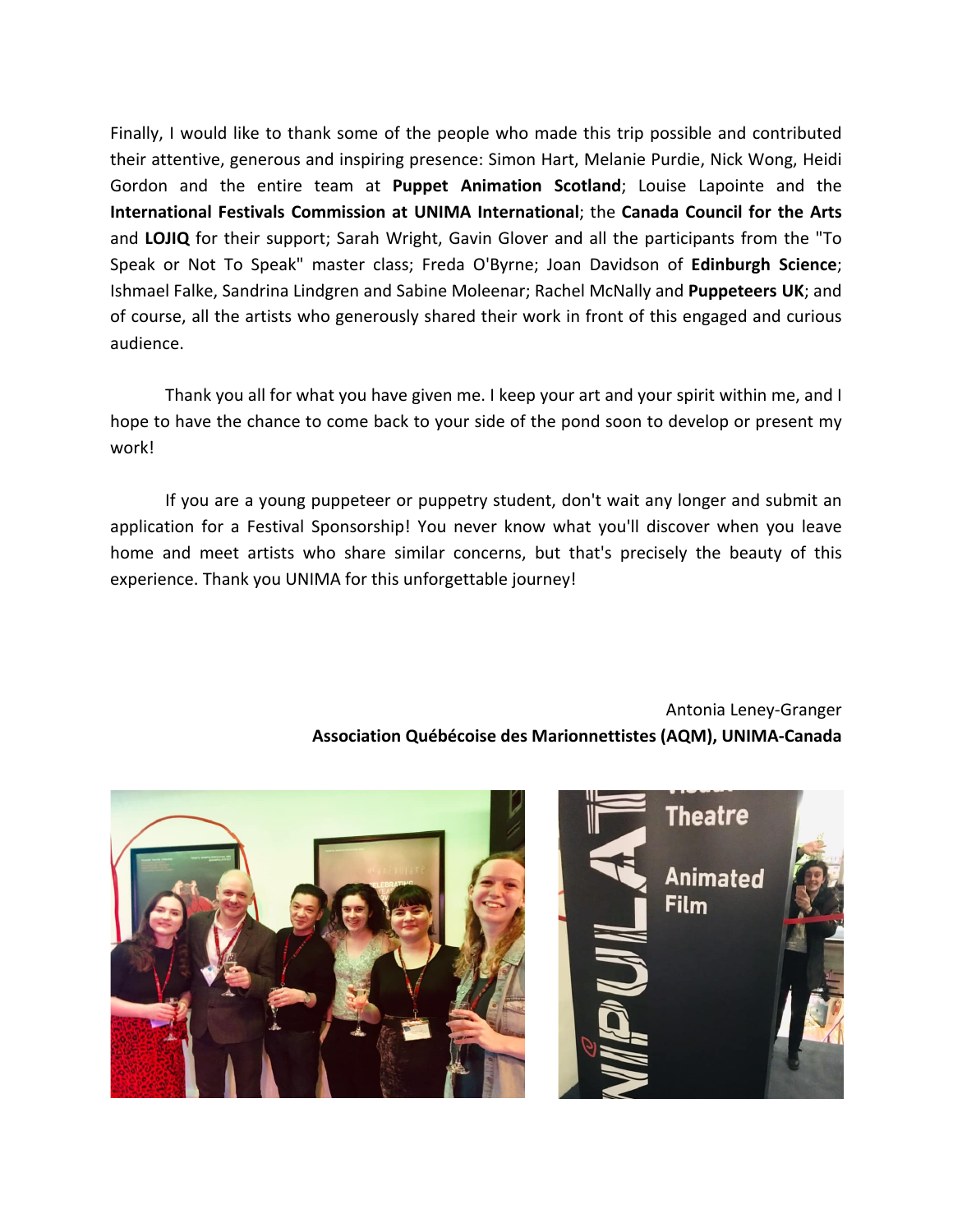## Highlights of Manipulate Festival 2019

Among the highlights of this 2019 edition of Manipulate is *Intronauts* by English company Green Ginger, mainly for the remarkable changes in scale and the imagination of a future where microscopic "astronauts" wander inside our bodies to cleanse our multiple physical (and psychological?) wounds. The impressive integration of video projection makes this microscopic universe come alive for the audience's delight.

I also had the chance to admire the incredible talent of Germany's **Figurenteater Tuebingen** in *Wunderkammer*, a curiosity cabinet filled with creatures each more majestic, delicate, hilarious or scary than the next. Their string puppets manage to balance an almost



meditative grace with a precise rhythm that allows for the most effective comedy. Wow!



In my list of favourites is also Sleeping Beauty, by the French company Akselere, a show of object and shadow

puppetry that draws on the well-known fairy tale to tell the story of a tragic childhood in the suburbs of Liverpool. The performance is carefully calibrated to sustain the suspense throughout, and the emotional charge of this anti-fairy tale lingers long after the curtain has fallen.



To stay in the realm of object theatre, I also had the opportunity to see *Vu*, a creation by the French company **Sacékripa** that I had seen back in 2017. This quasi indescribable performance, both an ode to obsessive compulsive disorder and a wordless standup routine



that scarcely gives people a chance to catch their breath between fits of hilarity, is set on a tiny desk in an almost empty space, with no more than twenty objects. A beautiful lesson in minimalism and the power of precision in the work of puppeteers and actors.